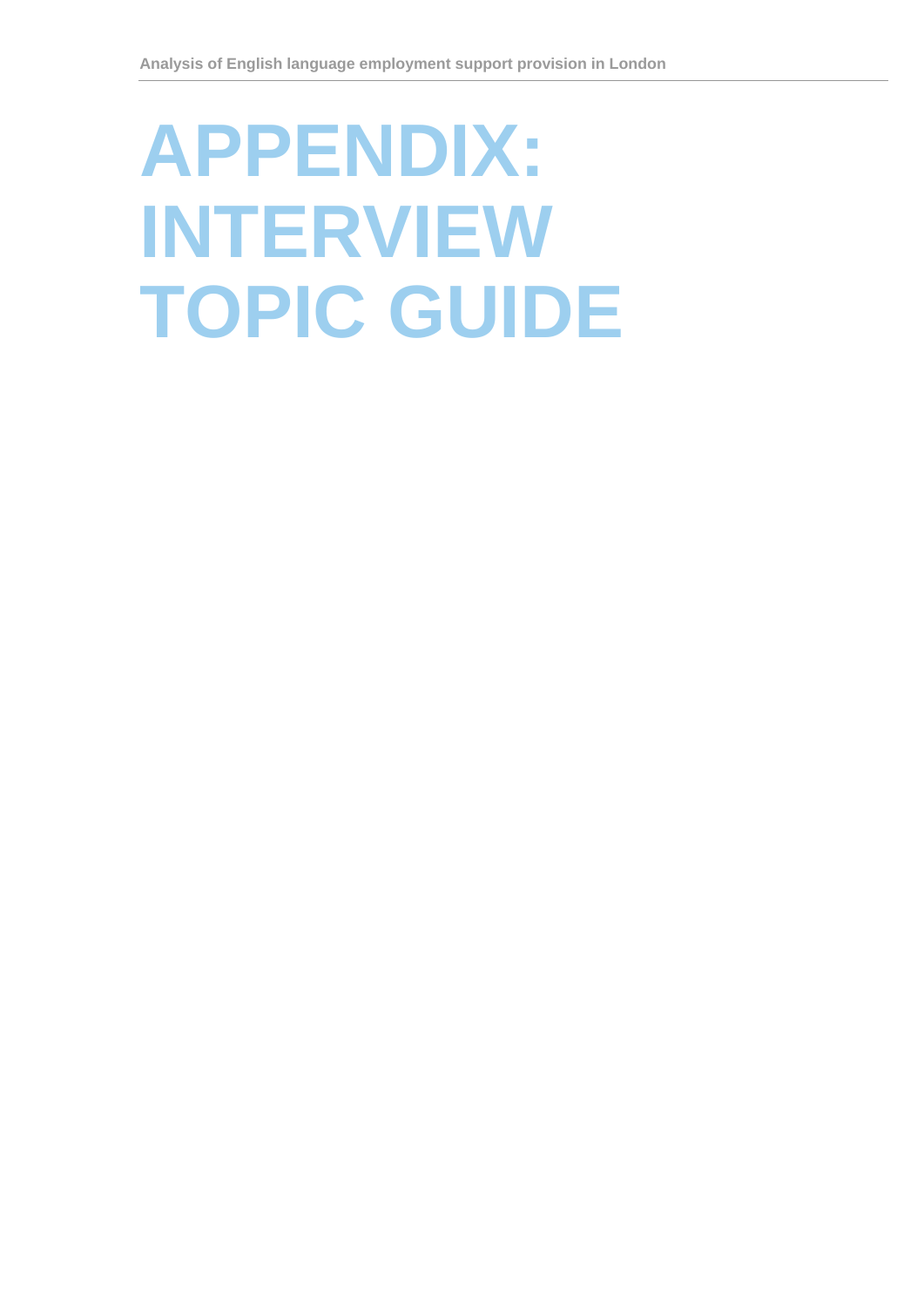

## **English language employment support provision in London for JSA and ESA (WRAG) customers**

# **ESOL PROVIDER TOPIC GUIDE**

#### **Interviewer notes**

This document is a guide to the principal themes and issues to be covered. Questions can be modified and followed up in more detail as appropriate.

In the interview, focus on specifics and getting examples of what the impact of the provision has been and how it supports customers into work.

#### **Introduction**

- Introduce yourself and thank them for agreeing to talk to us.
- Explain that *Inclusion* has been commissioned by the Greater London Authority (GLA) to conduct a study of English language employment support provision in London for JSA and ESA (WRAG) customers.
- The interview will last a maximum of 45 minutes.
- Participation is optional and they can stop the interview or decline to answer specific individual questions at any time should they wish.

#### **Confidentiality and consent**

- Explain that the findings will be written up into a report for the GLA which may be published.
- Any views and quotes used in the report will be combined with views and quotes from other interviews and their name and organisation's name will not be used (nor will anything else that could identify them).
- We are undertaking this work on behalf of the GLA but no information that could identify them will be shared with the GLA unless they would like us to.
- We would prefer to record the interview as this helps us to capture exactly what they have said. Ask if they are comfortable with that.
- **Ask them to verbally confirm that they understand the purpose and confidentiality of the research and that they are happy to take part.**
- Ask if they have any questions.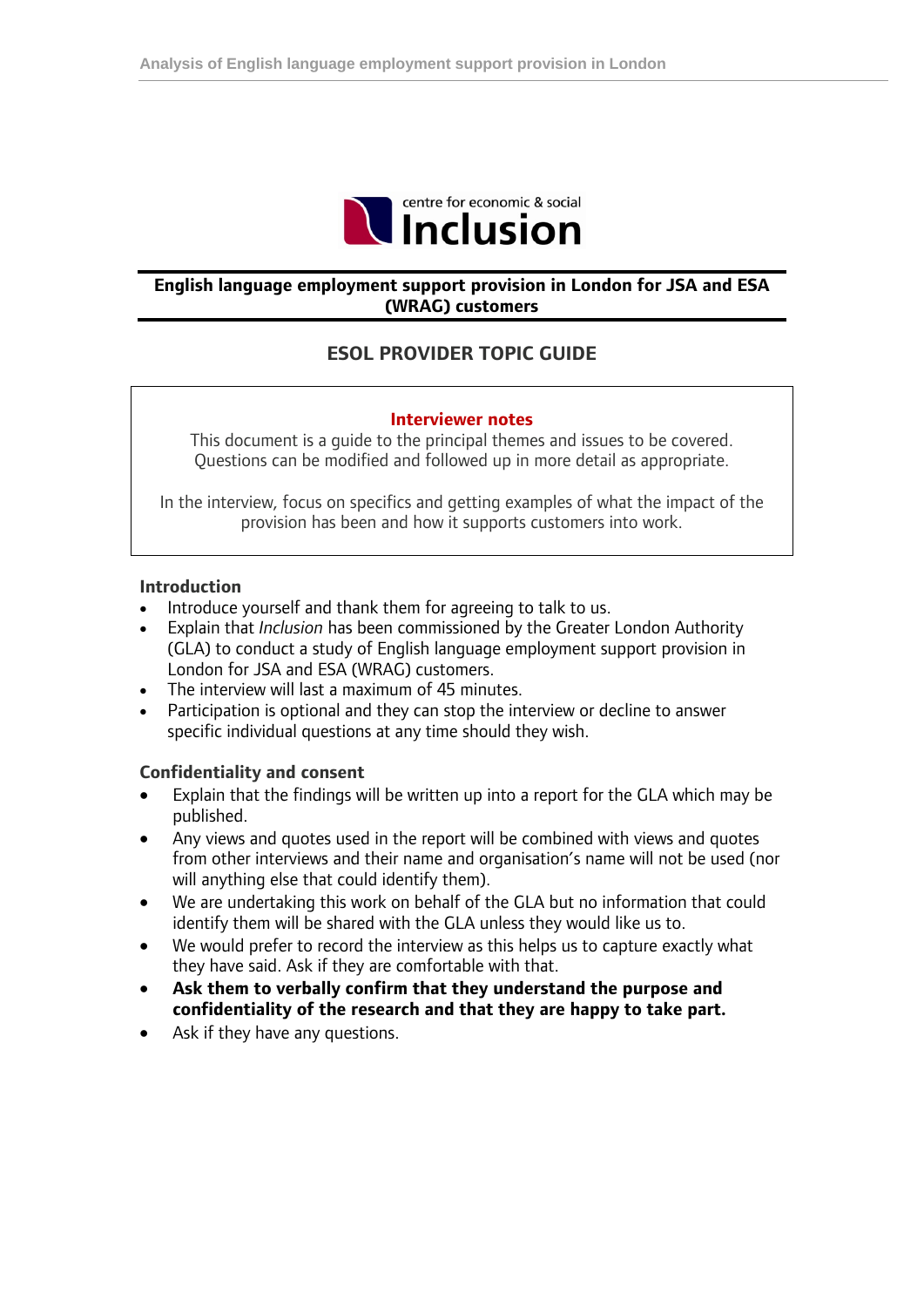## **Overview of provision**

- 1. Has your ESOL provision changed in light of SFA fee remission focused on training for employment?
	- a. If so, in what ways?
- 2. What types of ESOL provision do you provide for JSA and ESA (WRAG) customers and why?
	- a. discrete (i.e. stand-alone ESOL provision where the learning outcomes are language-related)
	- b. embedded/integrated SFA funded ESOL provision (i.e. provision where the language learning is part of other skill development or wider outcomes such as vocational or citizenship)
- 3. What NQF level(s) SFA funded ESOL provision do you provide and why?
- 4. Were you previously an employability skills programme provider?

## **Design and impact of provision**

- 5. Do you develop the ESOL curriculum for jobseekers in partnership?
- 6. What are the key aims of your SFA funded ESOL provision for Jobseekers? (E.g. improvement in English language ability, accessing vocational skills, moving closer to the job market, job outcomes, etc)
- 7. Have the aims of your ESOL provision changed since BIS/SFA refocused funding on jobseekers?
- 8. How do you monitor the success of your ESOL provision against these aims? *Probe for any details on job outcome monitoring.*
- 9. How successful is your provision at achieving these aims?
- 10. How do you design and deliver your provision in order to maximise achievement of these aims? *Probe for specific detail*
- 11. What challenges/barriers do you face in achieving these aims?
- 12. What could be done to reduce these challenges/barriers?
- 13. If any of the following are not key aims of your provision improvement in English language ability, accessing vocational skills, moving closer to the job market, job outcomes – why is this the case?
- 14. How do you select people to go on your courses / assess that they are going on courses at the right level?

## **Role of local partnerships/relationships in provision**

[NB. These questions may be to a different person in the college/provider]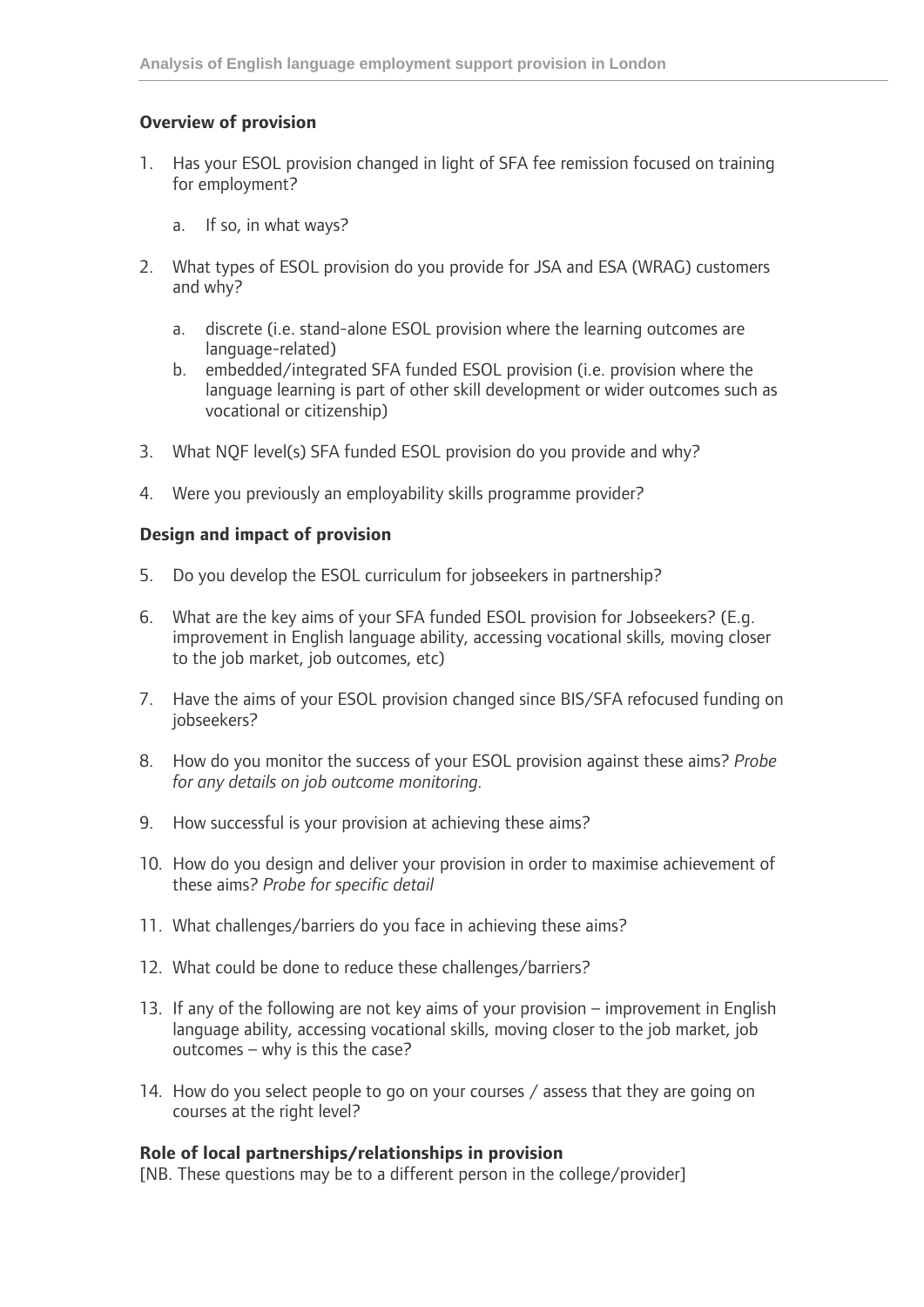- 15. How do jobseekers come to you for ESOL training?
- 16. Who refers learners on JSA/ESA WRAG to your SFA funded ESOL provision? *Prompt: Jobcentre Plus, Work Programme providers, local authorities, employers, voluntary sector agencies, self-referral.*
	- a. Are these the appropriate organisations to be making referrals?
	- b. Are there too many referrers, or any missing?
	- c. What level of demand is there from those claiming JSA/ESA WRAG for your SFA funded ESOL provision?
	- d. Is this level of demand helpful or does it cause any challenges?
	- e. Does the level of demand vary throughout the year? (i.e. is there an issue with learners/potential learners becoming unemployed at the start of the academic year)
- 17. What is the referral process/processes for customers claiming JSA/ESA WRAG?
	- a. Who devised the process/processes? *Probe for whether designed in partnership and, if so, who was involved. Jobcentre Plus, Work Programme providers, local authorities, employers, others*
	- b. How effective are the referral processes?
	- c. Why?
	- d. Have you any examples of best practice or challenges/barriers?
	- e. Have you any suggestions for improvement?
- 18. What role, if any, do local partners (Jobcentre Plus, Work Programme providers, local authorities, employers, others) play in designing the provision itself?
	- a. Do you feel this role/lack of role is appropriate?
	- b. What is the impact of this?
	- c. Would you like to see a greater/lesser role from partners?
	- d. What do you think the impact of this would be?
- 19. What role, if any, do local partners (Jobcentre Plus, Work Programme providers, local authorities, employers, others) play in supporting ESOL provision to accelerate employment outcomes?
	- a. Do you feel this role/lack of role is appropriate?
	- b. What is the impact of this?
	- c. Would you like to see a greater/lesser role from partners?
	- d. What do you think the impact of this would be?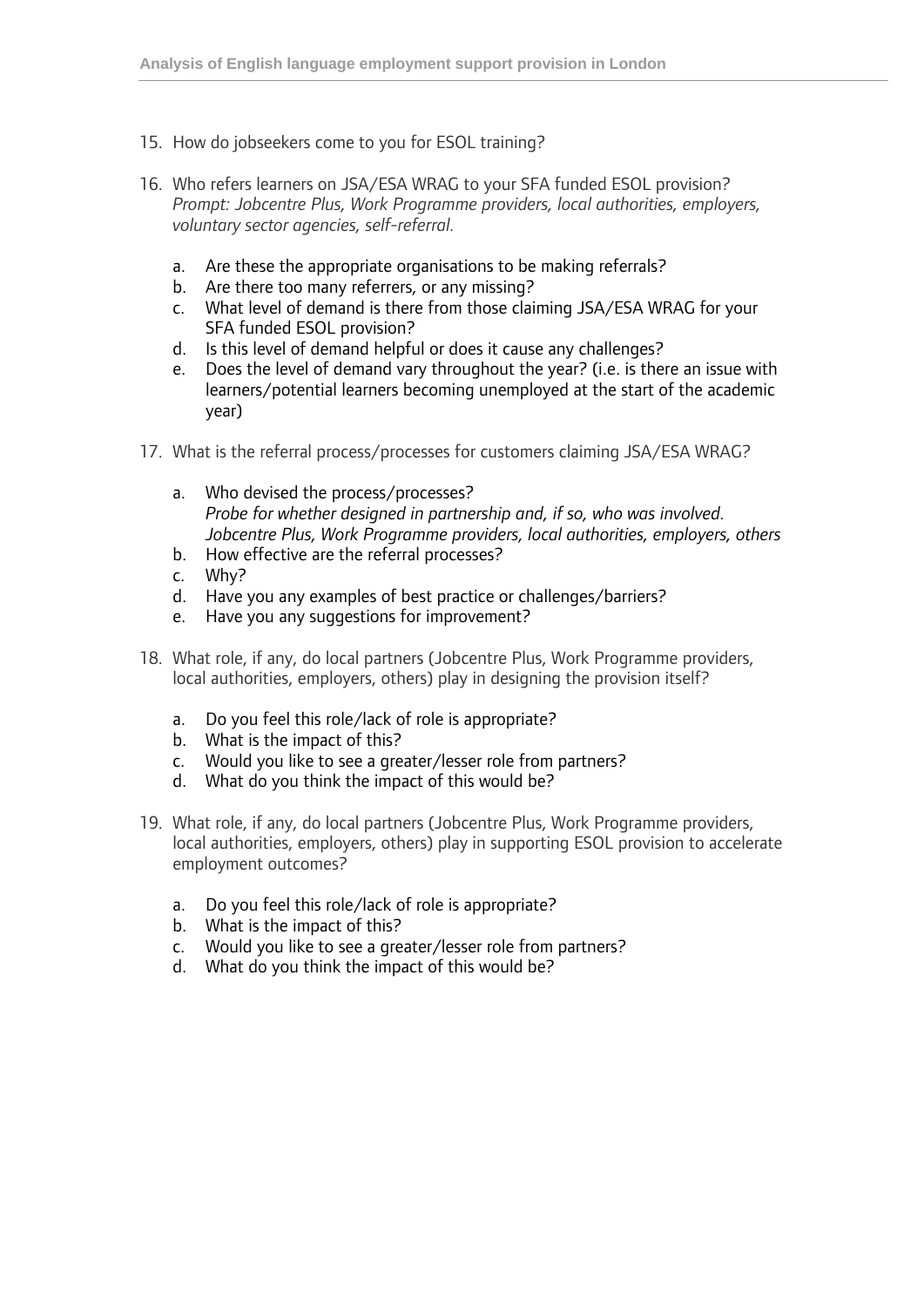

### **English language employment support provision in London for JSA and ESA (WRAG) customers**

## **LOCAL PARTNER TOPIC GUIDE**

#### **Interviewer notes**

This document is a guide to the principal themes and issues to be covered. Questions can be modified and followed up in more detail as appropriate.

In the interview, focus on specifics and getting examples of what the impact of the provision has been and how it supports customers into work.

#### **Introduction**

- Introduce yourself and thank them for agreeing to talk to us.
- Explain that *Inclusion* has been commissioned by the Greater London Authority (GLA) to conduct a study of English language employment support provision in London for JSA and ESA (WRAG) customers.
- The interview will last a maximum of 30 minutes.
- Participation is optional and they can stop the interview or decline to answer specific individual questions at any time should they wish.

### **Confidentiality and consent**

- Explain that the findings will be written up into a report for the GLA which may be published.
- Any views and quotes used in the report will be combined with views and quotes from other interviews and their name and organisation's name will not be used (nor will anything else that could identify them).
- We are undertaking this work on behalf of the GLA but no information that could identify them will be shared with the GLA unless they would like us to.
- We would prefer to record the interview as this helps us to capture exactly what they have said. Ask if they are comfortable with that.
- **Ask them to verbally confirm that they understand the purpose and confidentiality of the research and that they are happy to take part.**
- Ask if they have any questions.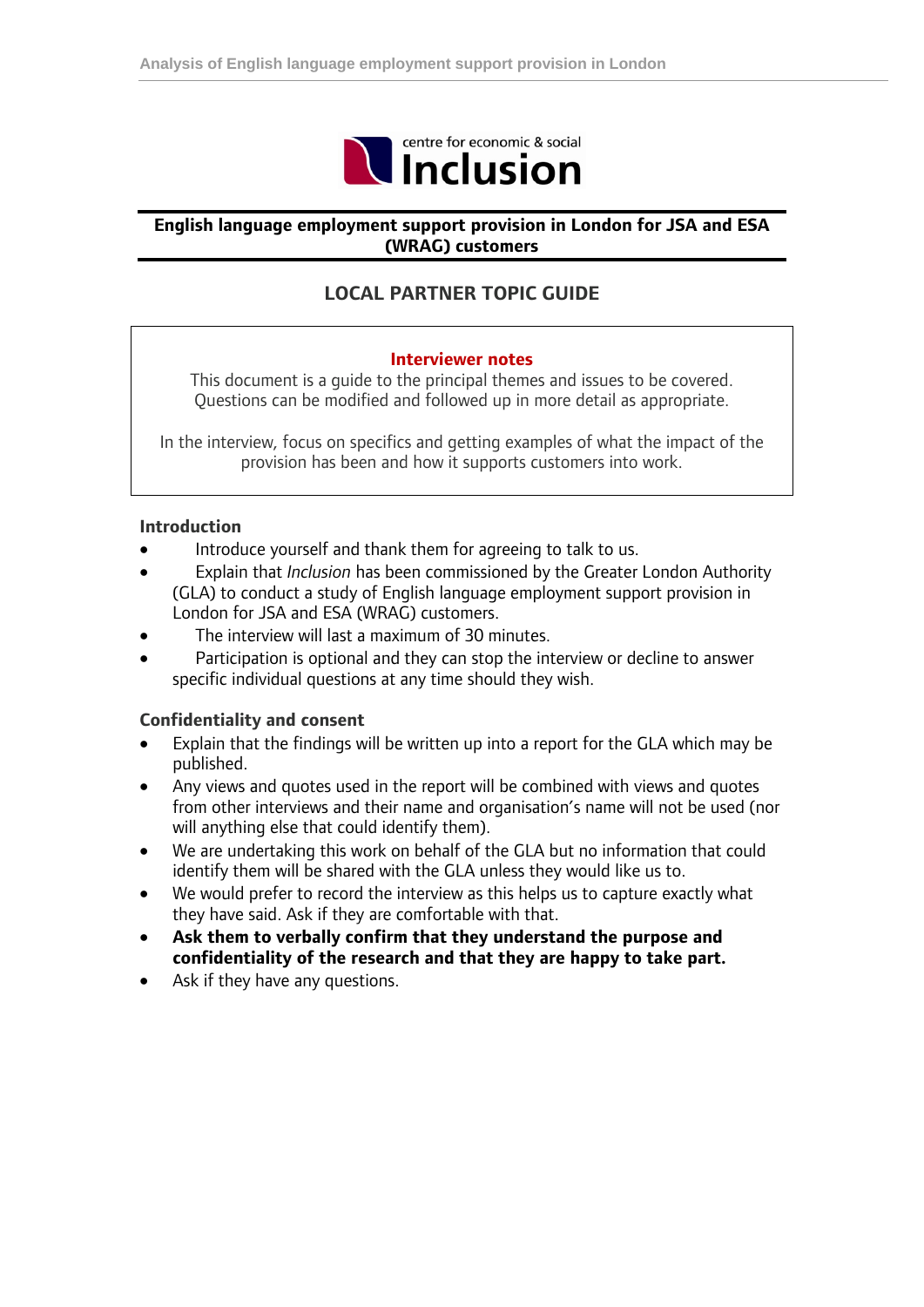- 1. How do you screen for ESOL needs of JSA and ESA (WRAG) customers?
	- a. At what stage do you screen?
	- b. How effective are the screening processes?
	- c. Have you any examples of best practice or challenges/barriers?
	- d. Have you any suggestions for improvement?
	- e. What proportion of your customers need ESOL training?
	- f. Do you 'fast-track' any customers/types of customers onto ESOL training?
- 2. What English language provision is available for you to refer customers onto? *Prompt: discrete, embedded/integrated, NQF levels, providers, locations, etc* 
	- a. How do you decide what provision is appropriate? *Probe for whether prefer discrete or embedded provision, and why.*
	- b. What do you want from English language training for your customers?
- 3. What is the referral process/processes?
	- a. Who devised the process/processes? *Probe for whether designed in partnership and, if so, who was involved. Jobcentre Plus, Work Programme providers, local authorities, employers, others*
	- b. How effective are the referral processes? Why?
	- c. Have you any examples of best practice or challenges/barriers?
	- d. Have you any suggestions for improvement?
- 4. Are there any gaps in ESOL provision?
	- a. If yes, what?
	- b. Are there variations in the quality and outcomes of available ESOL provision?
	- c. If yes, what? *Probe for example of best practice and issue areas and the potential reasons*
- 5. What role, if any, does your organisation play in designing the provision itself? [NB. Answers may be different in relation to different providers they work with – ensure each is explored]
	- a. Are others involved?
	- b. Do you feel this role/lack of role is appropriate?
	- c. What is the impact of this?
	- d. Would you like to have a greater/different role?
	- e. Would you like other organisations to have a greater/different role?
	- f. What do you think the impact of this would be?
	- g. How receptive do you feel ESOL providers would be to this?
- 6. What role, if any, does your organisation play in supporting ESOL provision to accelerate employment outcomes? [NB. Answers may be different in relation to different providers they work with – ensure each is explored]
	- a. Are others involved?
	- b. Do you feel this role/lack of role is appropriate?
	- c. What is the impact of this?